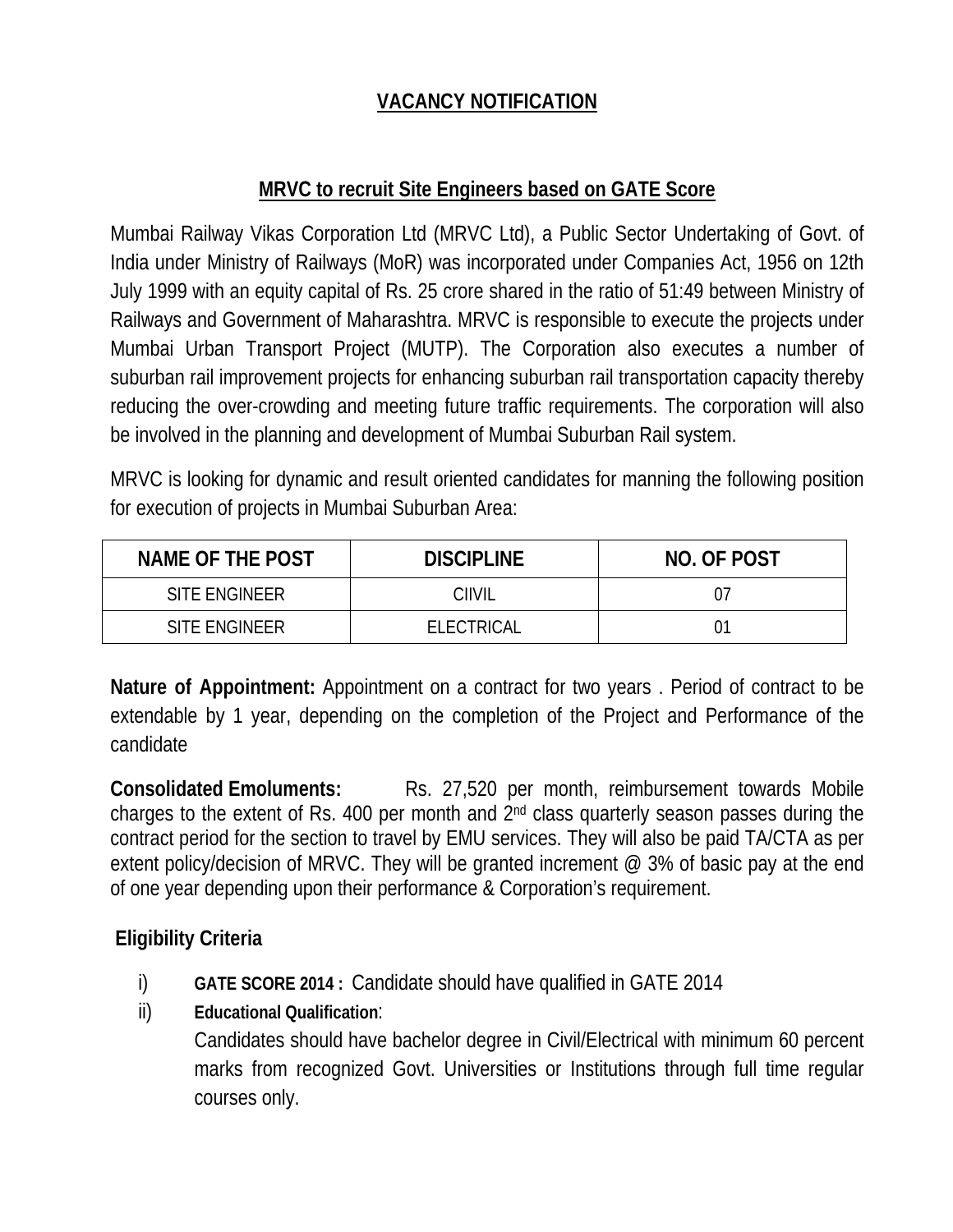iii) **Age Limit:** Candidate's upper age limit should not exceed 30 years as on 30 June 2014. Age relaxation will be applicable as per the rules.

## **Selection Process**

Selection will be made on the basis of scores of Graduate Aptitude Test in Engineering -2014. Based on the GATE-2014 score and Organizational requirement, candidates will be shortlisted for the Personal Interview.

## **Service Agreement Bond:**

The selected candidates will be required to execute a Surety bond of Rs. 50,000/- to serve the company for at least two years.

## **Medical Examination:**

The candidate should have sound health. Before joining, candidates will have to undergo medical examination. No relaxation in health standards is allowed.

## **How to Apply**

1. Eligible candidates can apply in the Application Form given below duly filled in and complete in all respect on or before 14.08.2014

2. Candidates have to take a printout of the Application Form, affix a recent photograph in the space provided and sign in the designated place and send the scanned copy through e-mail at spo@mrvc.gov.in on or before 14.08.2014. No other means / mode of applications will be accepted.

3. Candidates are also required to send scanned copies of their following documents along with the application :

i) GATE 2014 admit card and GATE-2014 official score card ii) Engineering Graduation Certificate/Marksheet iii) Date of birth Certificate/Age proof

4. Candidature of a candidate is liable to be rejected at any stage of recruitment process or after recruitment or joining if any information provided by the candidate is false or is not found to be in conformity with eligibility criteria mentioned in the advertisement.

5. Candidates, if shortlisted for Personal Interview, are required to bring their original GATE 2014 admit card and GATE-2014 official score card and Engineering Graduation Certificate/Marksheet & printout of the Application Form as mentioned in para 2 above for verification with other relevant documents at the time of Interview.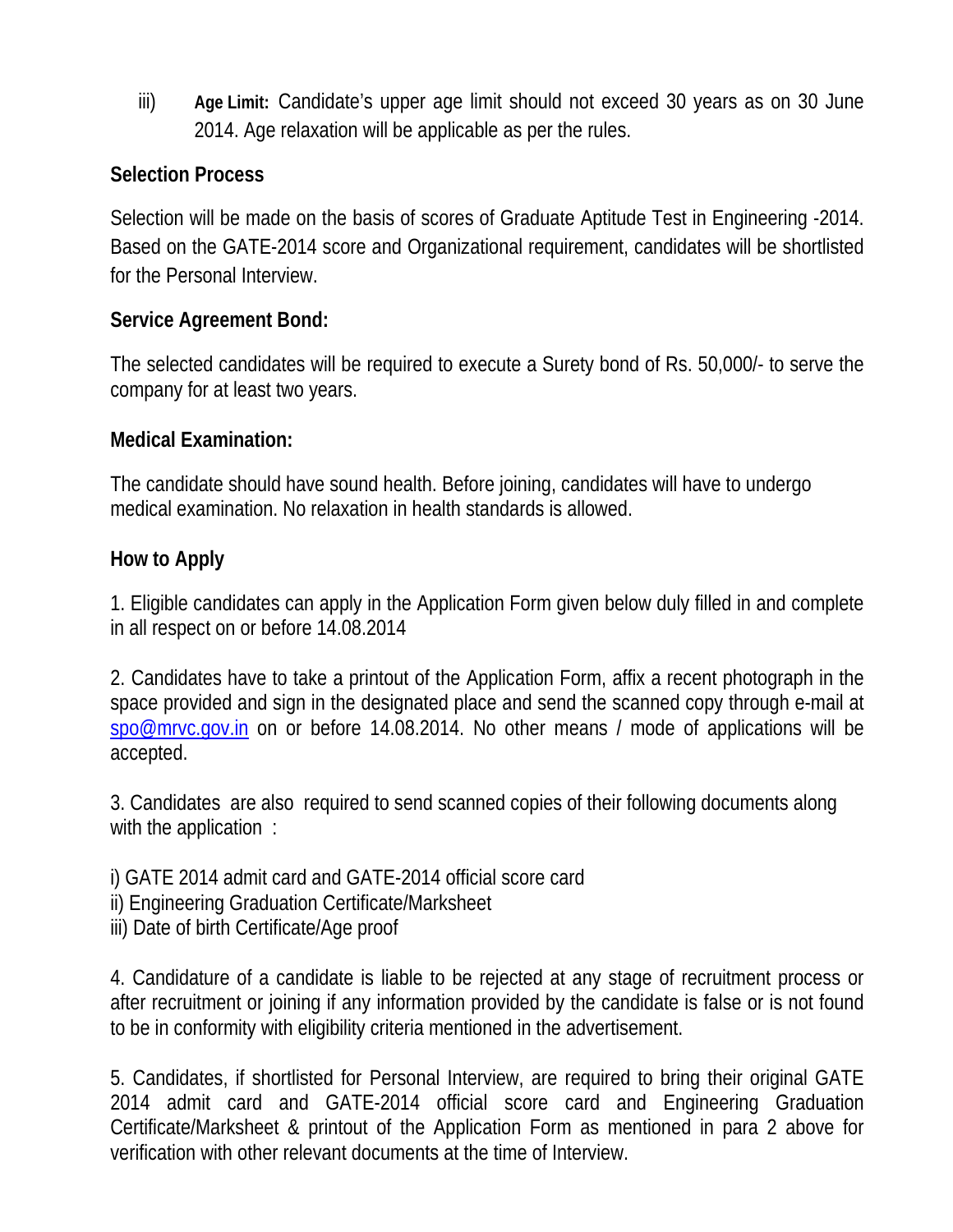6. Candidates employed with Government Departments / PSUs / Autonomous Bodies have to produce NOC at the time of Interview, failing which they would not be allowed to appear in the Interview.

7. MRVC reserves the right to cancel / restrict / enlarge/ modify / alter the recruitment process, if need so arises, without issuing any further notice or assigning any reason whatsoever.

8. Any queries/information/correspondence regarding this recruitment process would be made available through the e-mail only. In the event of non receipt of any communication from this office within 15 days after closing date, the candidate may contact this office through e-mail only.

**Key Dates** 

Opening Date of Online Application Forms: **15.07.2014** 

Closing Date of Online Application Forms: **14.08.2014**